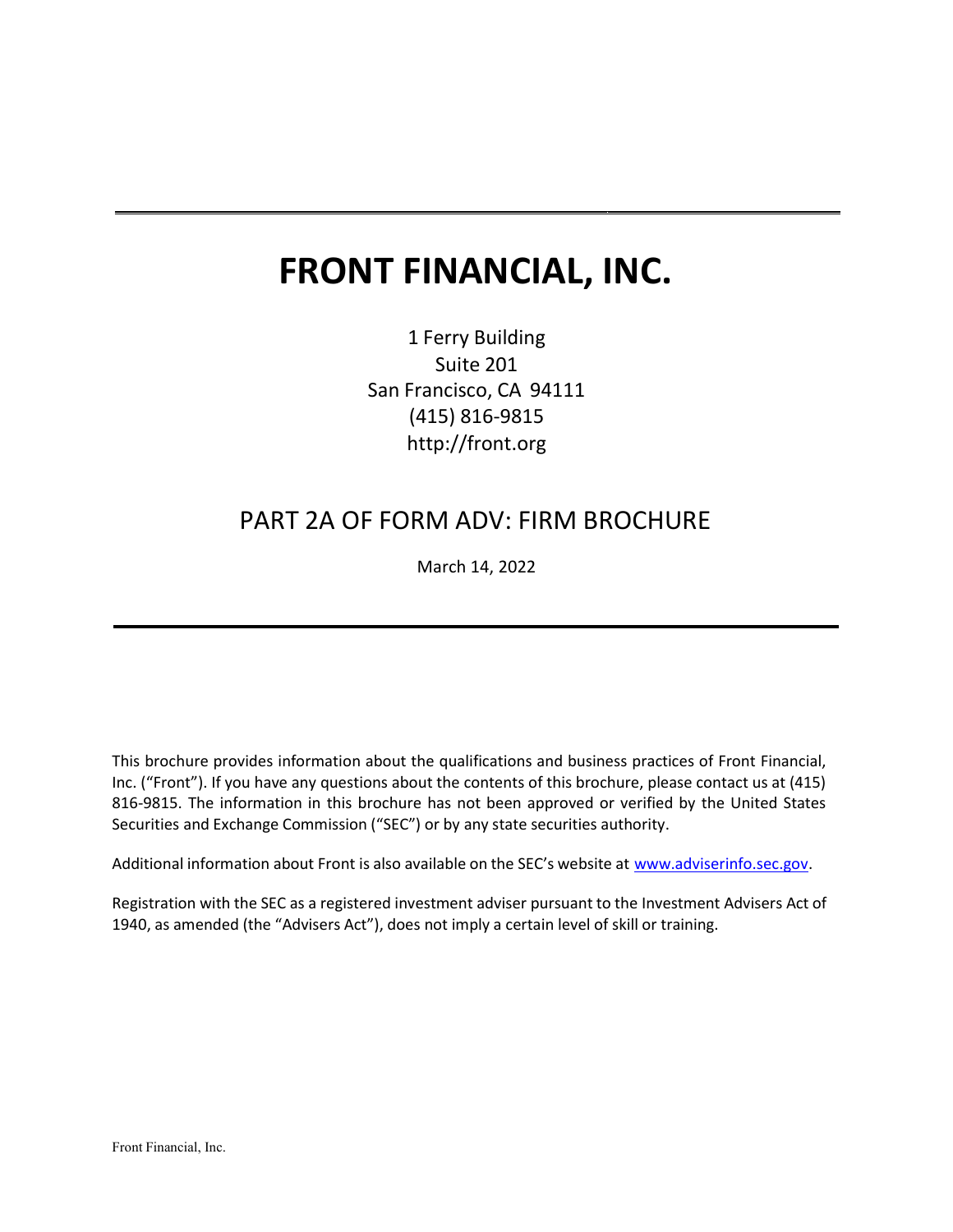# Item 2 Material Changes

There are no materials since the last update to this brochure in December of 2021.

Front has made other non-material updates to this document.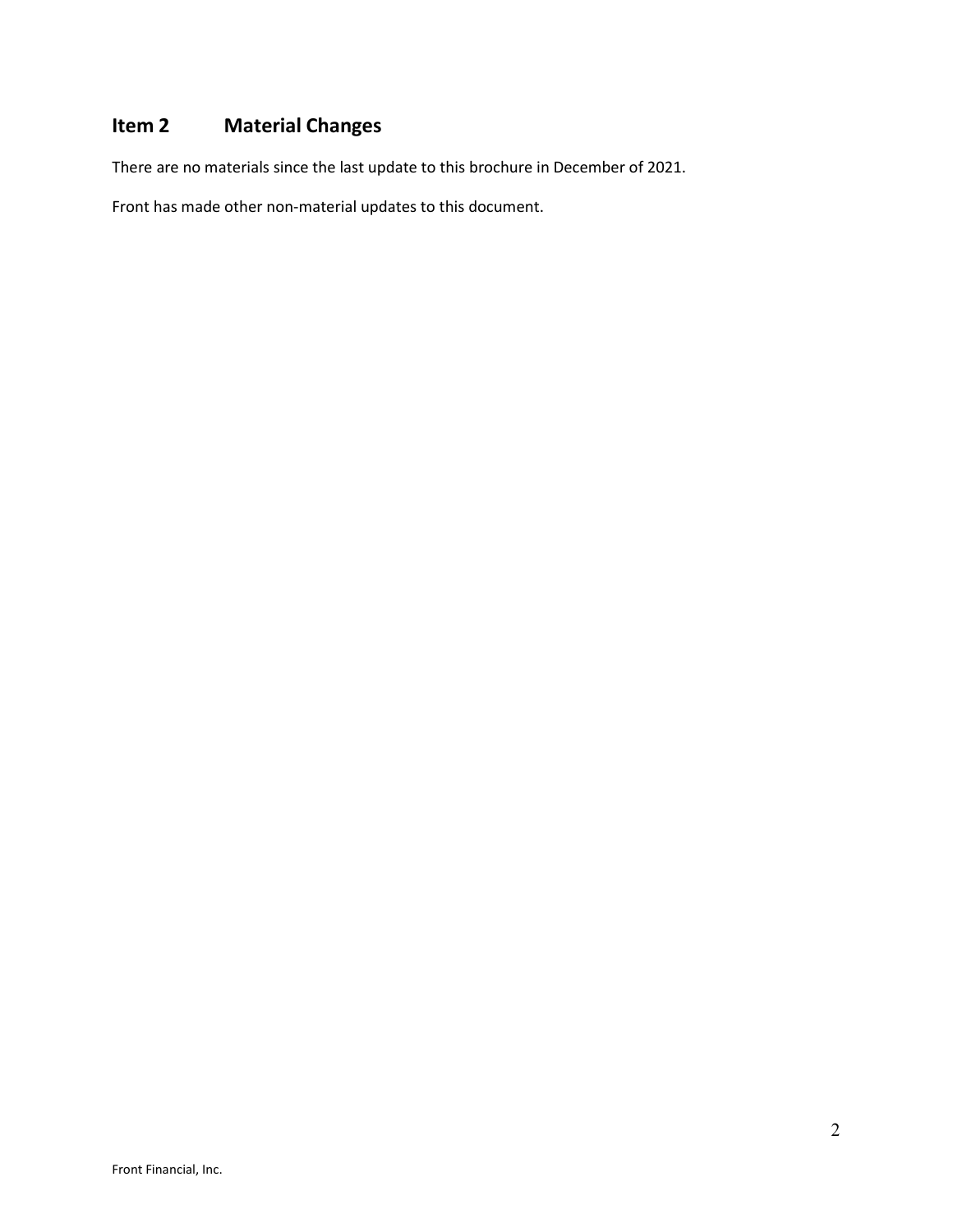#### Item 3 **Table of Contents**

# Page

| Item 1            |                                                                                         |
|-------------------|-----------------------------------------------------------------------------------------|
| Item 2            |                                                                                         |
| Item 3            |                                                                                         |
| Item 4            |                                                                                         |
| Item 5            |                                                                                         |
| Item 6            |                                                                                         |
| Item <sub>7</sub> |                                                                                         |
| Item 8            |                                                                                         |
| Item 9            |                                                                                         |
| Item 10           |                                                                                         |
| Item 11           | Code of Ethics, Participation or Interest In Client Transactions and Personal Trading 6 |
| Item 12           |                                                                                         |
| Item 13           |                                                                                         |
| Item 14           |                                                                                         |
| Item 15           |                                                                                         |
| Item 16           |                                                                                         |
| Item 17           |                                                                                         |
| Item 18           |                                                                                         |
| Item 19           |                                                                                         |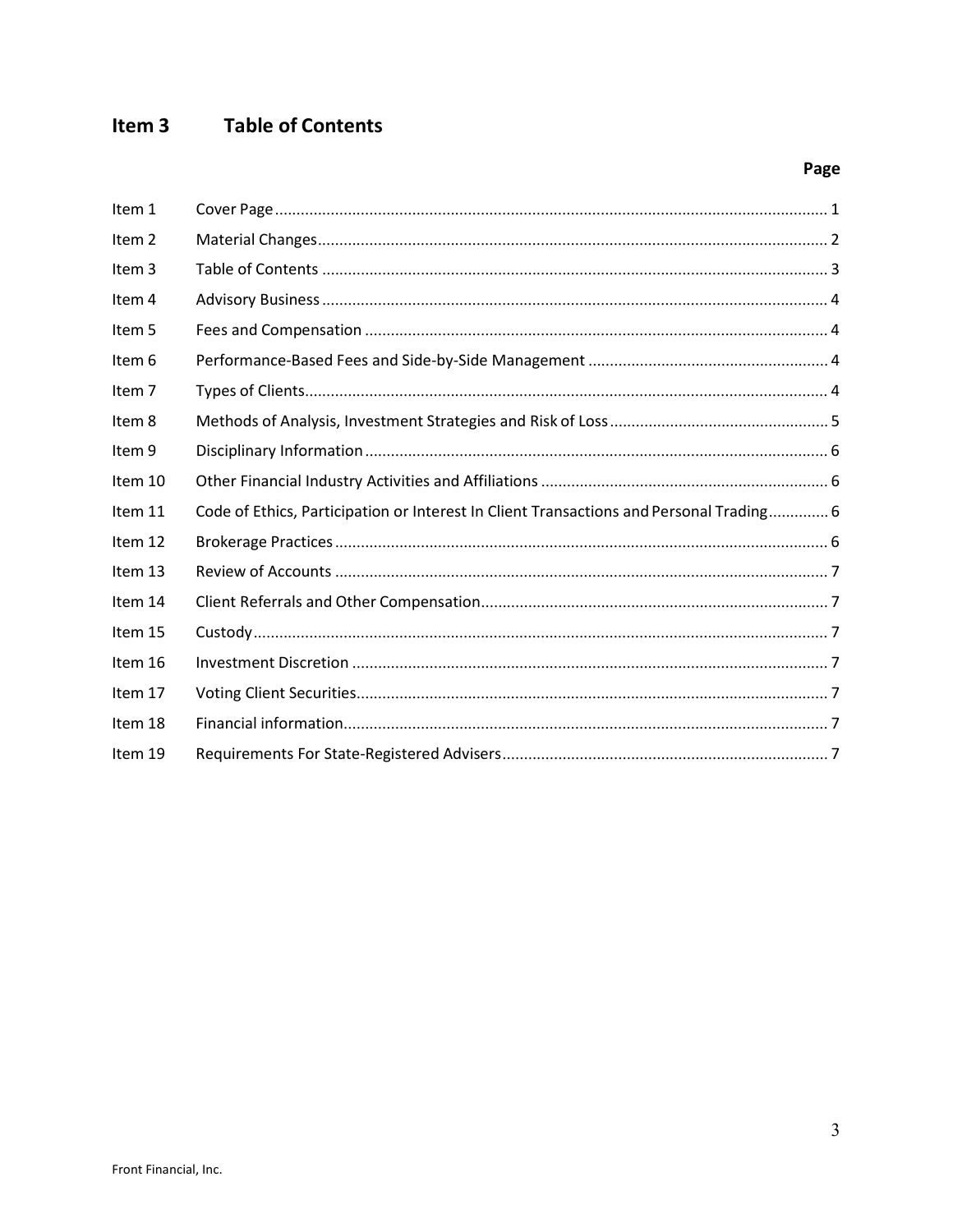# Item 4 Advisory Business

Front Financial, Inc. a Delaware corporation, was established in 2020 with an office in San Francisco, CA. The firm's principal owner is Bam Azizi who also serves as Chief Executive Officer.

Front provides an interactive investment platform through a user-friendly application (the "app") that provides clients with tools to assist in managing their investments. The app is designed to help clients build their portfolio by providing recommendations with respect to diversification and investment strategies based upon each individual user's preferences, objectives, and risk tolerance. Front collects information from each client when they sign up for the app, including specific information about a client's financial situation, investment experience and overall investment objectives. In addition, clients have the option of granting Front access to view their brokerage account information via secure connections that are linked to the app. Investment recommendations are then generated and presented to the client based on the information provided. The investment recommendations are generated by the algorithms utilized in the app. Clients are responsible for evaluating the investment recommendations and making the determination as to whether they choose to execute one or more transactions as a result of such recommendations.

At no time do clients share their third-party login credentials with Front, nor are they ever accessed or stored by Front. Front currently provides recommendations only with respect to investments for which we can produce and apply our proprietary "Front Score."

Front does not participate in wrap fee programs.

Front is an internet-based adviser registered with the SEC under the multi-state adviser exemption and currently does not have any authority over client assets. Front may, in the future, have the ability to execute transactions with a client's broker via the secure connections within the app based upon recommendations that were made to such clients.

In addition, in June 2021, Front launched its Social Platform within the App. The platform is a community where the clients as well as Front employees can discuss their portfolios, investing, and the financial market in general. clients are not required to participate in the Social Platform when utilizing the App. Front permits paid endorsements and testimonials on the Social Platform, with appropriate disclosures in compliance with the Adviser's Act, as describes in the Fees and Compensation section, below.

# Item 5 Fees and Compensation

Front does not currently charge any fees for basic advisory services and/or access to the app. Currently, basic services include establishing a user account on the app, provision of single stock Front Scores, linking of outside brokerage accounts, and provision of aggregated Front Score for such portfolios. Front is introducing a premium service for which it will charge an access fee for activities such as Front Score-based portfolio optimization. Fees for such premium services are assessed at the time of service where clients elect a single-service option and on a monthly basis, in advance where clients elect to purchase a subscription to such services. Clients will incur brokerage and other transaction costs associated with their accounts as agreed upon with each of their respective brokers and custodians. Front does not currently receive any payments from brokers, custodians or any other third parties relating to its provision of investment advisory services.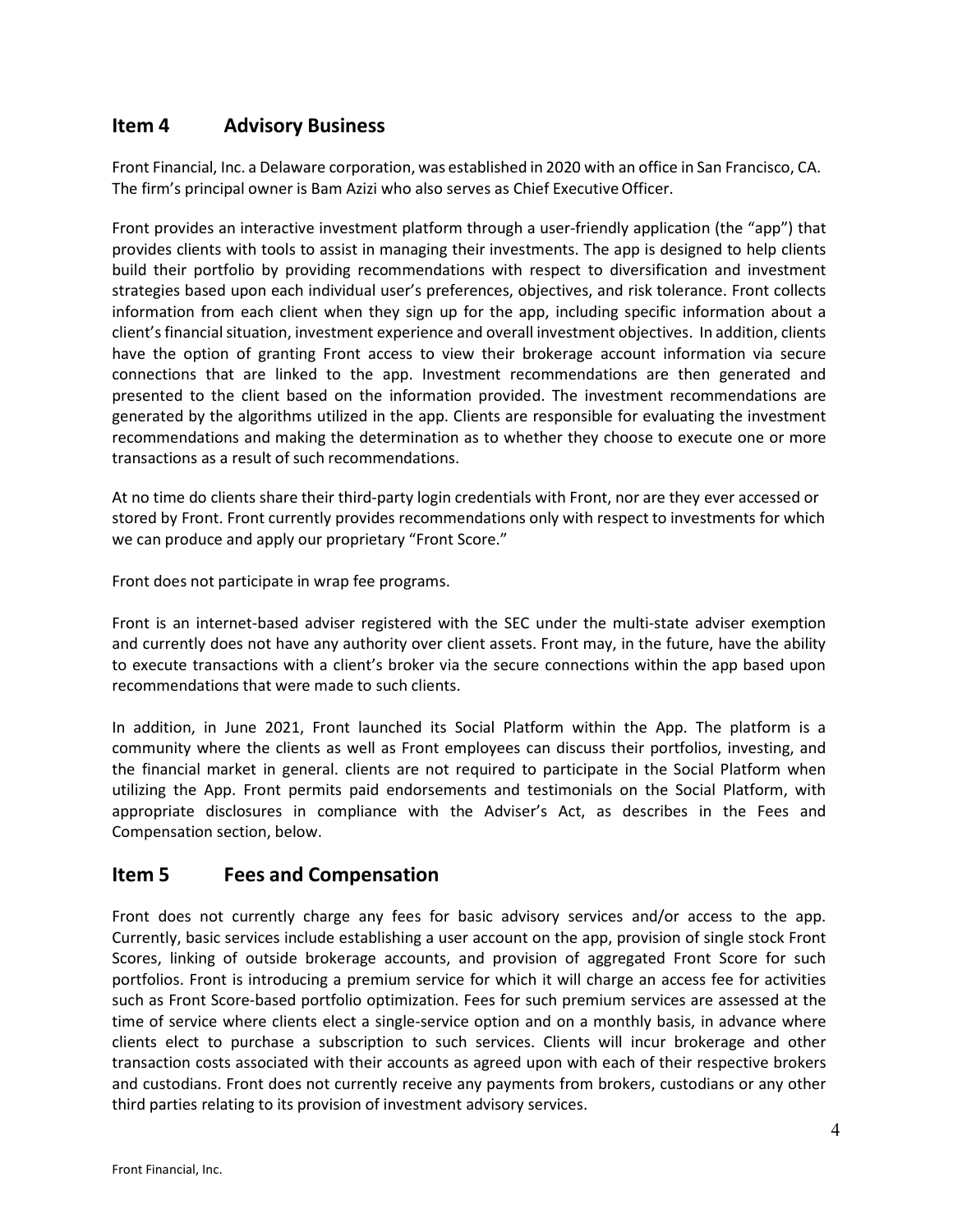Front compensates individuals for reviews, feedback, social media "mentions" (i.e., naming or discussing Front on an individual or group's social media profile), and opinions about Front and its platform and related services. Any client's statement of his or her experience with, or approval of Front will be treated as testimonial, and any statement or endorsement made by a third-party about Front's services will be treated as an endorsement. Such endorsements or testimonials inherently pose a conflict of interest and are considered misleading without proper disclosure and due diligence.

In addition, Front engages in cross-promotion with select third-parties whose services Front recommends to clients. This creates a conflict of interest due to the fact that such cross-promotion and related revenue sharing between third-parties and Front incentivizes Front to recommend such third-party services to clients. All such relationships and related conflicts are disclosed to clients at the time of promotion or recommendation of third-party services. Front associates itself with reputable vendors who Front believes will provide beneficial services to clients.

Any arrangement whereby individuals or groups post reviews or opinions for which they were compensated by Front are disclosed as such, as well as the fact that the review, feedback, or opinion is representative of the reviewer's own experience and not necessarily that of every Front Financial client. Front performs due diligence to screen for "bad actors" prior to entering into any agreement regarding testimonials and/or endorsements. Front is not responsible for providing disclosure for unsolicited endorsements posted by third-parties and may share articles or statements relating to such endorsements, provided they do not also include statements made by clients regarding their experience with Front (i.e., testimonials).

Front's management of its own social platform also poses a conflict of interest due to Front's control of the content. Front monitors content and reserves the right to remove harmful or abusive commentary or any comments or posts that violate its Community Standards from its Social Platform. However, Front does not remove negative opinions about Front or display positive comments to visible locations on the platform. All commentary on the Social Platform is displayed fairly in equal measure.

# Item 6 Performance-Based Fees and Side-by-Side Management

Front does not charge performance-based fees.

# Item 7 Types of Clients

Front provides advice to individuals of all income levels and does not impose any account minimums.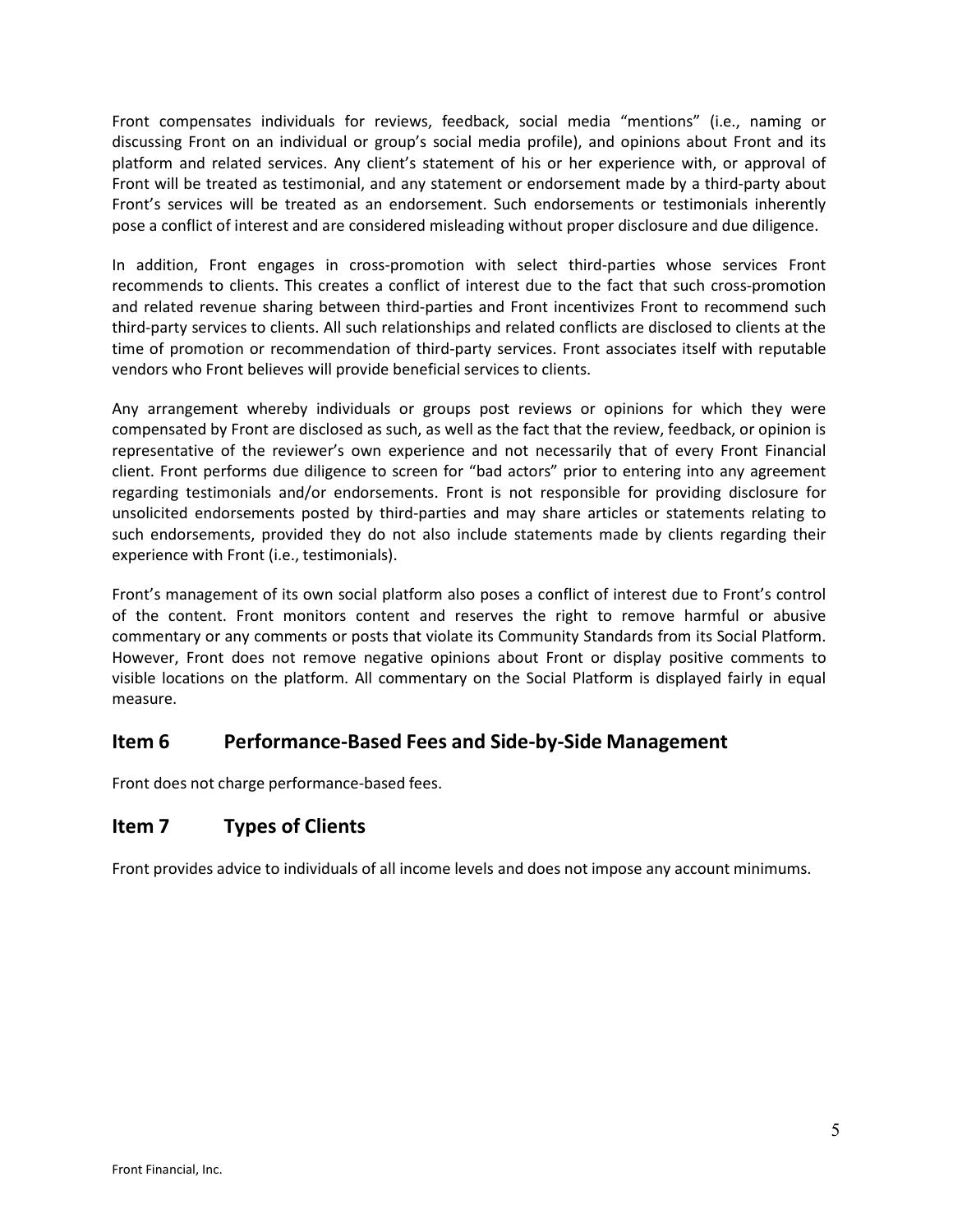# Item 8 Methods of Analysis, Investment Strategies and Risk of Loss

#### Investment Strategies and Methods of Analysis

Front utilizes proprietary, automated computer algorithms to build strategies and recommendations based on a user's preference and risk tolerance. Front will present clients with recommended investments based on the financial information and investment preferences shared when signing up for the app. Recommendations may be presented in the form of a single stock to trade, and may also include details such as a recommended price target and/or type of order (e.g. market order, limit order, etc.). All recommendations have a quality rating by way of an associated Front Score, which is Front's proprietary investment security rating model that uses a numerical range.

As previously noted, Front does not have any authority or discretion over client assets. Once a client receives their recommendation(s), they make the decision whether or not to make any changes to their portfolio, including whether they should seek advice from any third-party advisors. Clients are responsible for executing any transactions which may be done from within their third-party brokerage accounts previously connected within the app or directly with third-party brokerage accounts not connected to the app.

Access to the app provides clients with a variety of information, including but not limited to, the following:

- An update on the current market environment that includes stock prices, news and a proprietary score for each stock.
- An overview of their portfolio in order to evaluate risk parameters and performance.
- A planning section that presents potential changes to the portfolio in conjunction with certain risk/reward parameters.

#### Risk of Loss

All investing and trading activities risk the loss of capital. Front cannot guarantee any level of performance or that clients will not incur a loss of capital. The following risks are not meant to be all inclusive, but should be considered prior to engaging Front for its advisory services.

#### Advisory Risk

There is no guarantee that Front's algorithm, analysis or recommendations pertaining to particular securities or strategies will produce the intended results. Our judgment may not be correct and clients may not achieve their investment objectives. In addition, there is a risk that Front or its clients may experience computer issues, including equipment or app failure, loss of internet access, viruses, or other events that may impair our ability to provide advisory services.

#### General Market Risk

The price of any security or the value of an entire asset class can decline for a variety of reasons that Front cannot control, including, but not limited to, changes in the macroeconomic environment, unpredictable market sentiment, forecasted or unforeseen economic developments, interest rates, regulatory changes, and domestic or foreign political, demographic, or social events.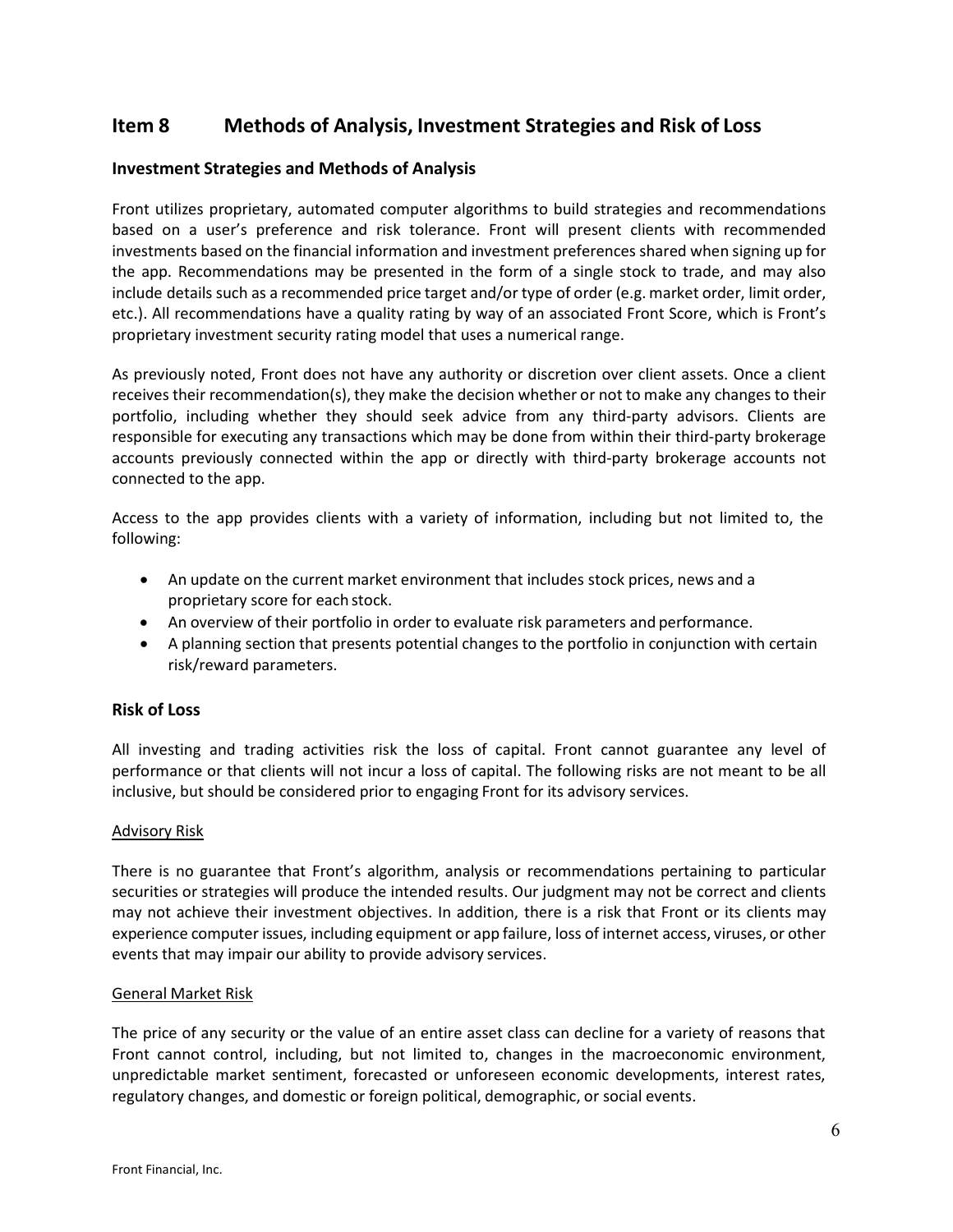### Equity Securities Generally

The value of equity securities generally varies with the performance of the issuer and movements in the equity markets. Investors in equity securities may lose a substantial portion of their principal.

# Item 9 Disciplinary Information

There are no legal or disciplinary events that are material to a client's evaluation of Front or the integrity of our management or any employee of our Firm.

# Item 10 Other Financial Industry Activities and Affiliations

Neither Front nor any of its management persons is registered, or has an application pending to register, as a broker-dealer or registered representative of a broker-dealer.

Neither Front nor any of its management persons is registered, or has applied to register, as a futures commission merchant, commodity pool operator, a commodity trading advisor, or an associated person thereof.

None of Front's employees or officers have relationships with related parties in the financial services industry that materially affect Front's advisory service or any member.

None of Front's employees or officers recommend or select investment advisers for clients, or have any business relationships with other investment advisers.

# Item 11 Code of Ethics, Participation or Interest in Client Transactions and Personal Trading

Front has adopted a Code of Ethics that sets forth our commitment to the high legal and ethical standards of conduct dictated by our fiduciary, federal securities law and other regulatory obligations and applies to all of our employees and officers. The Code of Ethics includes policies and procedures relating to personal trading, gifts and entertainment involving business associates, outside activities, charitable donations as well as other potential or actual conflicts of interest. All employees and officers must acknowledge receipt of the Code of Ethics and report any violations of the Code to the Chief Compliance Officer.

Front does not have discretion over client accounts. Therefore, it is possible that employees may independently invest in the same securities that are held by and/or recommended to clients.

A copy of our Code of Ethics will be provided to any client upon written request.

# Item 12 Brokerage Practices

Front does not select or recommend brokers for client transactions.